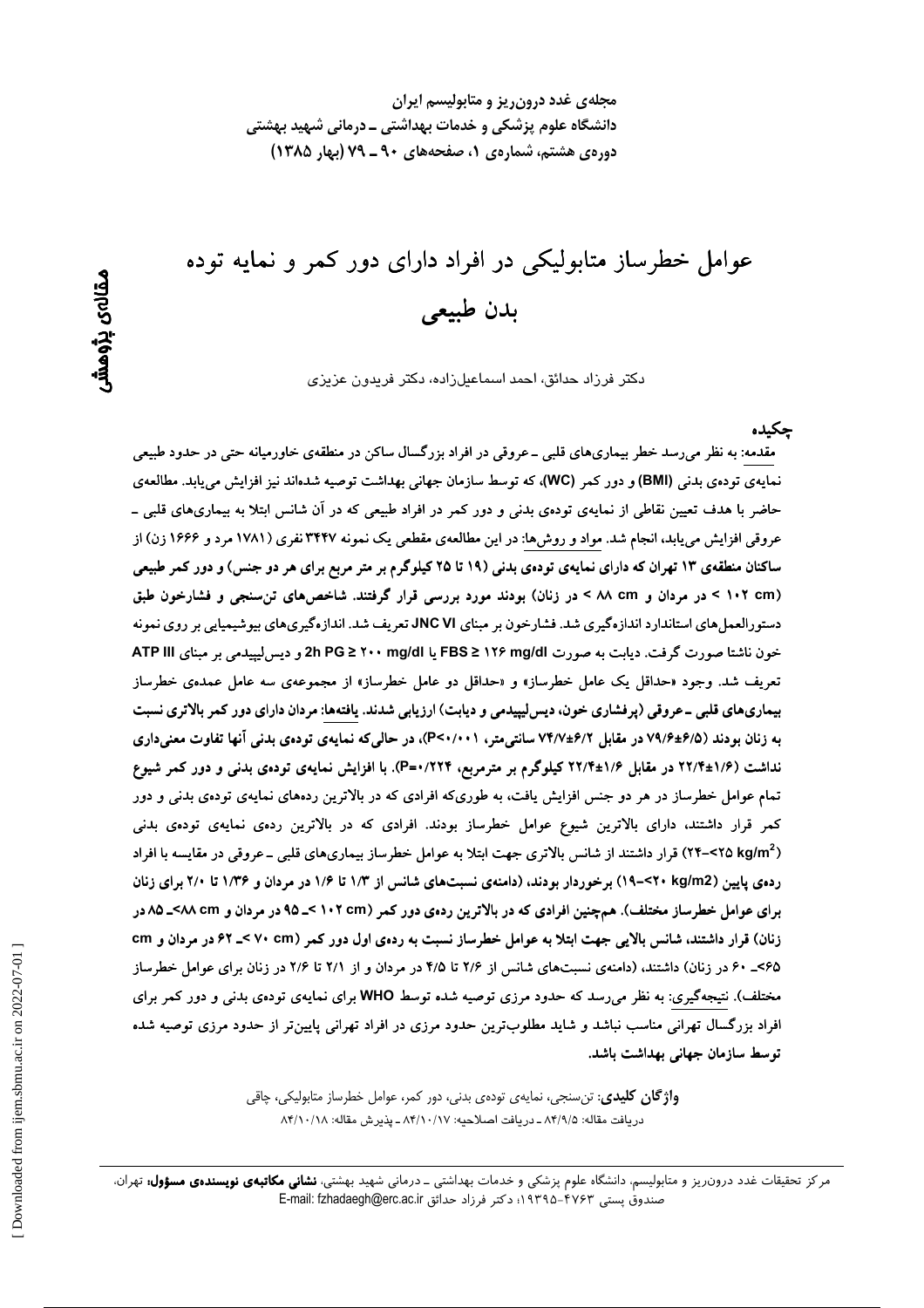#### مقدمه

یافتههای مطالعهها اخیر نشاندهندهی آن است که بیماریهای قلبی ـ عروقی یک مشکل اصلی سلامتی در جامعهی ایران میباشد و بار عمدهای از بیماریها را بر سیستم بهداشتی تحمیل میکند.<sup>\</sup> هر چند نمایهی تودهی بدنی به عنوان یک پیشبینی کنندهی مهم عوامل خطرساز بیماریهای قلبی ـ عروقی و مرگ و میر ناشی از این بیماریها محسوب میشود.<sup>۲</sup> اما بعضی مطالعهها مؤید آن هستند که با تغییر نمایهی تودهی بدنی از حالت طبیعی به وضعيت چاقي، خطر مشكلات قلبي ــ عروقي افزايش مييابد و هر یک از گروههای وزنی مردان و زنانی که دور کمر<sup>:</sup> (W.C) بالاتری داشته باشند ریسک بالاتری نسبت به افراد با دور کمر طبیعی دارند.<sup>۵-۳</sup> لذا به نظر میرسد نمایهی توده ی بدنی و دور کمر آثار مستقلی بر ناخوشی های حاصل از چاقی داشته پاشند.<sup>۷٫۶</sup>

بر اساس توصیههای سازمان جهانی بهداشت، آستانهی نمایهی تودهی بدنی برای افزایش شانس خطر بیماریها در  $^{\wedge}$ میان سفیدیوستان برای مردان و زنان kg/m $^2$  ۲۵ kg/m $^2$  میباشد اما در میان مردان و زنان آسیایی این مقدار به ۲۳ kg/m<sup>2</sup> کاهش میپابد.<sup>۹</sup> همچنین سازمان جهانی بهداشت محدودهی پایینتری برای دور کمر در جمعیتهای آسیایی جنوبی برای تعیین چاقی شکمی تعریف کرده است<sup>۷۰۱</sup>۰ مطالعهی قبلی در ایران نشان داد که محدودهی پایینتری از نمایهی تودهی بدنی برای تعیین عوامل خطرزای مرتبط با چاقی مورد نیاز است.'' با این حال مطالعهها بیشتری برای تعیین محدودهی طبیعی نمایهی تودهی بدنی، معیارهای آنتروپومتری و اندازهی دور کمر در جمعیت ایرانی بر اساس اطلاعات مربوط به ناخوشی و مرگ و میر حاصل از اضافه وزن و چاقی در جمعیت ایران مورد نیاز میباشد. در مطالعهی حاضر این فرضیه که خطر بیماریهای قلبی ـ عروقی در میان جمعیت بزرگسال ایرانی با محدودهی طبیعی نمایهی تودهی بدنی و دور کمر (بر اساس تعریف پیشنهاد شده توسط سازمان جهانی بهداشت) افزایش میبابد، مورد بررسی قرار گرفت. بر این اساس ما شرکت کنندگان در مطالعهی قند و لیپید تهران که دارای وزن طبیعی بودند، مورد ارزیابی قرار گرفتند تا سطحی از نمایهی تودهی بدنی

و دور کمری تعیین شود که بالاتر از آن شانس عوامل خطرزای بیماریهای قلبی ـ عروقی افزایش نشان میدهد.

## مواد و روشها

بررسی حاضر یک مطالعهی مقطعی و بر پایهی جمعیت" است كه در قالب مطالعه قند و ليپيد تهران (TLGS)، مطالعهی آیندهنگری که با هدف تعیین شیوع و شناسایی عوامل خطرزای بیماریهای غیر واگیر و ایجاد شیوهی زندگی سالم جهت بهبود این عوامل در منطقهی ۱۳ تهران در حال بررسی است،<sup>۱۲</sup> انجام شد. در مطالعهی قند و لیپید تهران، ۱۵۰۰۵ فرد بالای ۳ سال با استفاده از روش نمونهگیری خوشهای چند مرحلهای به طور تصادفی انتخاب شدهاند که در این بین ۱۰۸۳۷ فرد ۷۴–۱۸ ساله قرار دارند. در مطالعهی حاضر، پس از حذف افرادی که داروهای مؤثر بر متابولیسم لیپویروتئینها، کربوهیدراتها و فشار خون مصرف میکردند، ۳۴۴۷ فرد ۷۴–۱۸ ساله (۱۷۸۱ مرد و ۱۶۶۶ زن) با نمایهی تودهی بدنی ۱۹ تا ۲۵ کیلوگرم بر متر مربع (حد طبیعی توصیه شده برای نمایهی تودهی بدنی برای هر دو جنس توسط سازمان جهانی بهداشت) و دور کمر طبیعی (کمتر از ۱۰۲ سانتی متر در مردان و کمتر از ۸۸ سانتی متر در زنان) که دادههای آنها به طور کامل در دست بود، در بررسی وارد شدند. این تحقیق توسط شورای پژوهشی مرکز تحقیقات غدد درونرریز و متابولیسم دانشگاه علوم پزشکی و خدمات بهداشتی ـ درمانی شهید بهشتی تصویب شد و در آن از تمامی افراد مورد مطالعه رضایتنامەی آگاھانەی كتبی گرفت شد.

جزئيات دستورالعمل TLGS و تمام روشهاي آزمايشگاهي استفاده شده در آن در مقالات پیشین آمده است.<sup>۲۰۱</sup> وزن با حداقل پوشش و بدون کفش با استفاده از یک ترازوی دیجیتالی با دقت یک کیلوگرم اندازهگیری و ثبت شد. قد افراد با استفاده از متر نواری در وضعیت ایستاده در کنار دیوار و بدون کفش در حالی که کتفها در شرایط عادی قرار داشتند، با دقت ۱ سانتی متر اندازهگیری شد. نمایهی تودهی بدنی از تقسیم وزن (به کیلوگرم) بر مجذور قد (به متر مربع) محاسبه شد. دور کمر در باریکترین ناحیهی آن در حالتی ارزیابی شد که فرد در انتهای بازدم طبیعی خود قرار داشت.

i-Waist cirumference

ii- Population-based cross-sectional study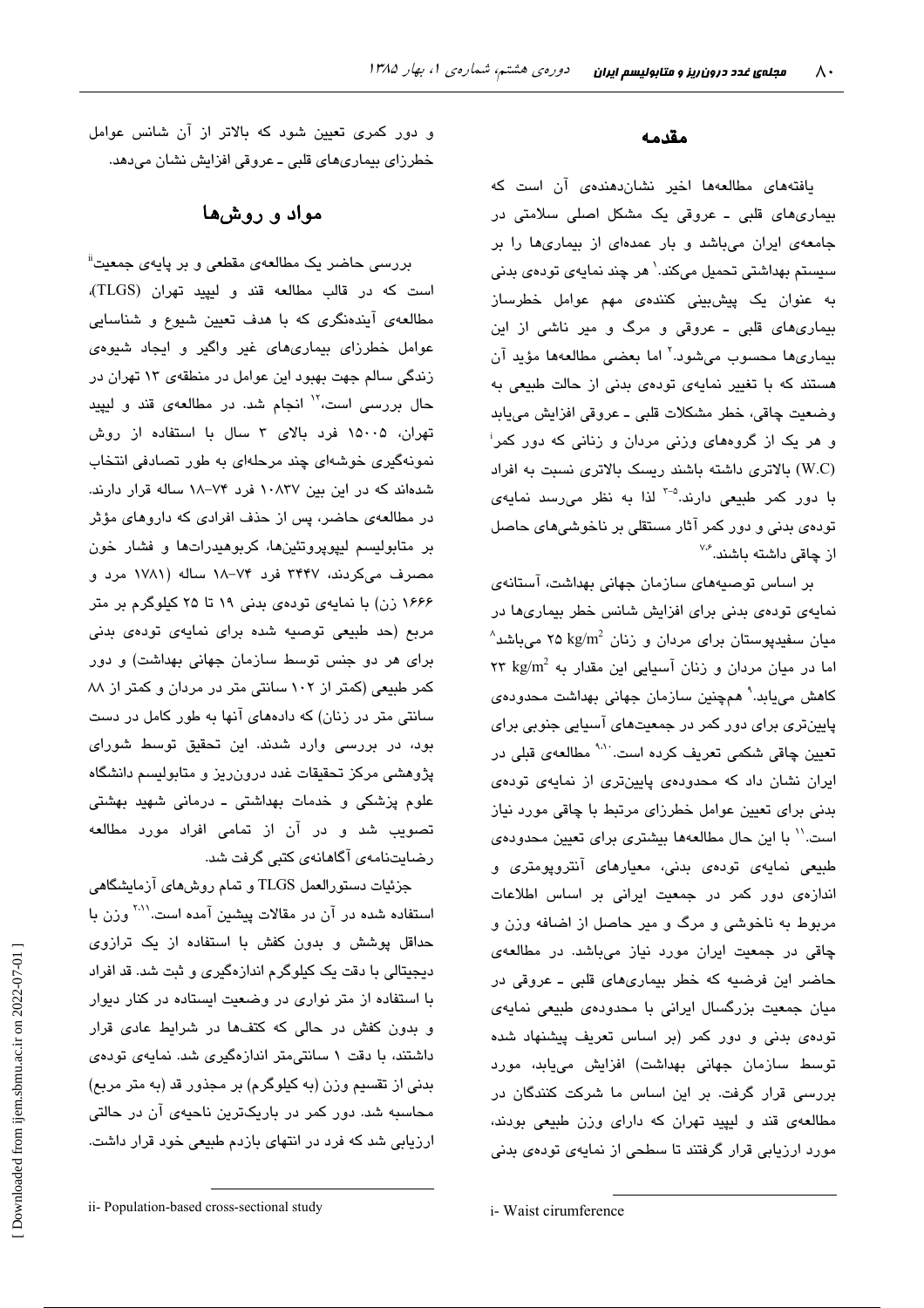جهت اندازهگیری دور باسن، برجستهترین قسمت آن مشخص شد. اندازهگیری دور کمر و دور باسن با استفاده از یک متر نواری غیرقابل ارتجاع بدون تحمیل هرگونه فشاری به بدن فرد با دقت ۱ سانتی متر انجام شد. از آنجا که اندازهگیریها در وضعیتی صورت میگرفت که افراد مورد مطالعه لباس سبک به تن داشتند، از آنها خواسته می شد در صورتی که این لباسها تغییری در شکل بدن و کمر ایجاد میکند، آنها را در آورند. از فرد اندازهگیری کننده خواسته شده بود که به دقت فشار تحمیل شده توسط متر به سطح بدن را بررسی کند تا از عدم تحمیل هر گونه فشاری به بدن مطمئن شود (متر نه شل باشد نه سفت). هرچند باریکترین ناحیهی دور کمر در بیشتر افراد مورد مطالعه به راحتی شناسایی میشود، برای برخی افراد باریکترین ناحیهی دور کمر به دلیل وجود مقادیر زیاد چربی شکمی یا لاغری بیش از حد به راحتی قابل شناسایی نست.<sup>۱۲</sup> در مطالعه حاضر هنگامی که تشخیص باریکترین ناحیهی دور کمر مشکل بود (به ویژه در افراد چاق)، دور کمر به دقت در زیر آخرین مهره اندازهگیری شد، چرا که در بیشتر افراد باریکترین ناحیه کمر در زیر آخرین مهره قرار دارد.<sup>۱۲</sup> به منظور حذف خطای فردی همهی اندازهگیریها در هر جنس توسط یک نفر انجام شد. دادههای مربوط به فعالیت فیزیکی که پیشتر گزارش شدهاند<sup>۱۴</sup> با استفاده از پاسخ شفاهی افراد به پرسشنامههای از پیش آزمون شده گرداوری شد و افراد مورد مطالعه بر اساس این پرسشنامه به گروههای با فعالیت فیزیکی سبک، متوسط و شدید طبقهبندی شدند. اطلاعات مورد نیاز در مورد سن و استعمال دخانیات نیز گرداوری شد.

نمونهی خون سیاهرگ پس از ۱۴-۱۲ ساعت ناشتا بودن، برای اندازهگیری سطح گلوکز خون و لیپیدهای سرم گرداوری شد. آزمون تحمل خوراکی گلوکز پس از مصرف ۷۵ گرم گلوکز انجام و قند خون ۲ ساعته اندازهگیری شد. قند خون در همان روز نمونهگیری به روش کلریمتریک با استفاده از گلوکز اکسیداز اندازهگیری شد. سطح کلسترول تام و تریگلیسرید سرم با استفاده از کیتهای تجاری شرکت پارس آزمون با دستگاه اتوآنالیزر، سلکترا <sup>–۲</sup>۲ و سطح HDL-C سرم پس از رسوب دادن لیپویروتئینهای حاوي apo B با محلول فسفوتنگستيک اسيد اندازهگيري شد.

در مواردی که سطح سرمی تریگلیسرید کمتر از ۴۰۰mg/dl بود، LDL کلسترول سرم با استفاده از فرمول فردوالد" محاسبه<sup>۳</sup>۰ و در بقیهی موارد از کیتهای تجاری برای اندازهگیری آن استفاده شد. به منظور کنترل کیفیت آزمایشها، بین هر ۲۰ آزمون برای چربیها با پرسینورم" (محدوده عطبیعی) و پرسیپت" (محدوده ی یاتولوژیک) ارزیابی شد. برای کالیبره کردن دستگاه اتوآنالیزر، سلکترا ـ ۲ در تمامی روزهای کار آزمایشگاه استفاده میشد. تمامی نمونهها در شرایطی آنالیز شدند که کنترل کیفیت درونی معیارهای قابل قبول بودن را اخذ کرده بود. ضریب تغییرات درون و برون آزمون به ترتیب ۲ و ۰/۵٪ برای کلسترول تام و ۱/۶ و ۰/۶٪ برای تریگلیسریدها بود.<sup>۱۵</sup>

برای اندازهگیری فشارخون، از افراد مورد مطالعه خواسته شد تا به مدت ١۵ دقیقه استراحت کنند. سپس فشارخون در حالت نشسته از بازوی راست افراد دو مرتبه به فاصلهی حداقل ۳۰ ثانیه با استفاده از یک فشارسنج جیوهای استاندارد که اندازهی بازوبند آن بسته به دور بازوی افراد متغیر بود، توسط یک پزشک مجرب اندازهگیری شد. میانگین دو اندازهگیری محاسبه و به عنوان فشارخون نهایی افراد در نظر گرفته شد. فشارخون سیستولیک با شنده شدن اولین صدای کروتکف و فشارخون دیاستولیک با از بین رفتن صدا (مرحلهی ۵ کروتکف) ثبت شد. $^\vee$ 

دیس لیپیدمی بر مبنای راهنمای ATP III و به صورت TC ≥۲۴۰mg/dL ل LDL ≥۱۶۰mg/dL ل TC ≥۲۴۰mg/dL یا TG  $\geq$ ۲۰۰mg/dL یا TG تعریف شد. " پرفشاری خون بر  $\le$  طبق معیارهای VNC VI به صورت فشارخون سیستولیک ۱۴۰mmHg یا دیاستولیک کے ۹۰mmHg یا مصرف داروی پایینآورنده فشارخون تعریف شد.^` دیابت قندی به صورت FBS ≥۱۲۶mg/dL یا PG-2h ≥ ۲۰۰mg/dl تعریف شد.<sup>۱۹</sup> وجود حداقل یک عامل خطرساز یا حداقل دو عامل خطرزا از سه عامل عمدهی خطرزای بیماریهای قلبی ـ عروقی (پرفشاری خون، دیسلیپیدمی و دیابت) نیز ارزیابی شد.

تجزیه و تحلیل آماری دادهها با استفاده از نرمافزار (SPSS Inc., Chicago IL. Version 9.05) SPSS انجام شد. برای تعیین تفاوتهای معنیدار در ویژگیهای عمومی مردان

ii- Friedwald

iii - Percinorm

iv-Percipath

v-Sixth report of the joint national committee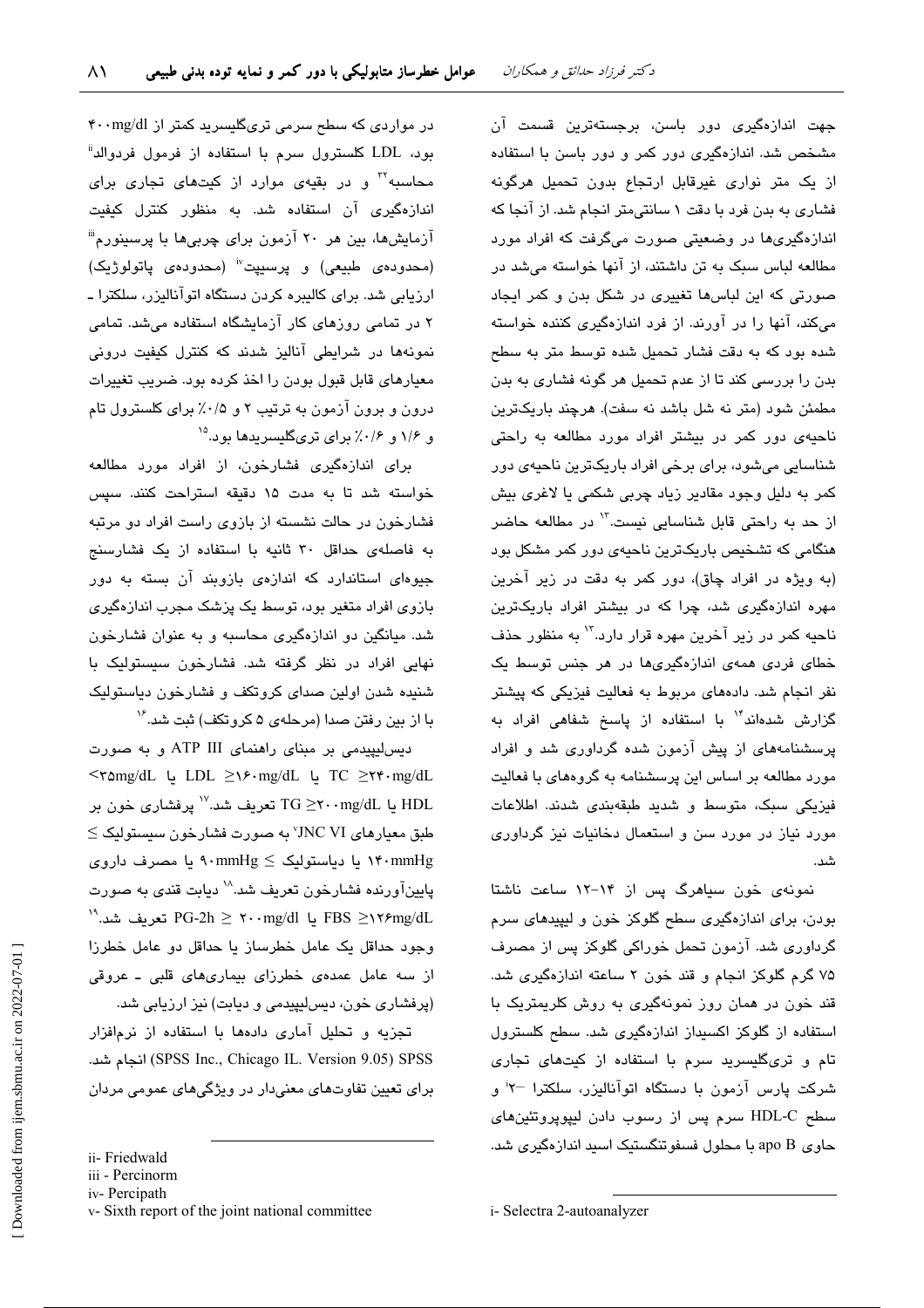و زنان از آزمون t استفاده شد. نمایهی تودهی بدنی (BMI)َ به فواصل یک واحد و دور کمر به فواصل ۵ سانتی متر طبقهبندی شد. شیوع عوامل خطرزای متابولیکی بین ردههای مختلف نمایهی تودهی بدنی و دور کمر با استفاده از آزمون مجذور خی بررسی شد. میانگینهای تعدیل شده از نظر سن و دور کمر برای عوامل خطرزای قلبی ـ عروقی بین ردههای مختلف نمایهی تودهی بدنی و همچنین تعدیل شده از نظر سن و نمایهی تودهی بدنی بین ردههای مختلف دور کمر با استفاده از GLM محاسبه شد. مقايسه اين ميانگينها با استفاده از آنالیز کوواریانس مقایسه و در صورت معنیدار بودن تفاوتها، از تصحیح بنفرونی<sup>ة</sup> استفاده شد. برای تعیین ارتباط نمایهی تودهی بدنی و دور کمر با عوامل خطرزای متابولیکی از رگرسیون لجستیک استفاده شد. چون نسبتهای شانسی که در مطالعهها مقطعی از مدلهای رگرسبون لجستیک به دست میآیند در صورت بالاتر بودن شیوع عامل خطرزا باعث افزایش نسبت خطر میگردند، \*``` در این مطالعه از فرمولهای پیشنهاد شده توسط زهانگ و بو<sup>۲۲</sup> برای تصحیح نسبتهای شانس به دست آمده از مدلهای رگرسیون لجستیک استفاده شد تا نسبتهای شانس حاصله، براورد معتبری از نسبت خطر باشند. در تمام مدلها اثر عواملي مانند: سن، فعالیت فیزیکی و استعمال دخانیات تعدیل شد. در مورد متغیرهای وابستهای که ارتباط معنیداری با نمایهی تودهی بدنی داشتند، دور کمر و دور باسن و در مورد متغیرهای وابستهای که ارتباط معنیداری با دور کمر داشتند، نمایهی تودهی بدنی و دور باسن وارد مدل شدند تا مشخص شود که آیا ارتباطهای مشاهده شده بین نمایهی تودهی بدنی یا دور کمر با عوامل خطرزای متابولیکی، مستقل از همدیگر است یا خیر. در تمام مدلها، پایینترین ردهی دور کمر یا نمایهی تودهی بدنی به عنوان گروه مرجع در نظر گرفته شد و نسبت شانس ردههای دیگر در مقایسه با آنها محاسبه شد. جهت تعیین روند نسبتهای شانس بین ردههای مختلف نمایهی تودهی بدنی و دور کمر از آزمون مانتل ـ هانسل<sup>ااا</sup> استفاده شد.

از آنجا که استفاده از حدود مرزی برای تعریف عوامل خطرزای متابولیکی باعث ریزش دادهها<sup>lv</sup> میشود، در این

- i-Body mass index
- ii- Bonferroni
- iii- Mantel-Haenszel
- iv-Data loss

مطالعه ارتباط بین شاخصهای تنسنجی و متغیرهای متابولیکی (با در نظر گرفتن همهی آنها به صورت متغیرهای پیوسته) با استفاده از روش رگرسیون خطی چن*د*گانه بررسی شدند. دور کمر و نمایهی تودهی بدنی به عنوان متغیرهای مستقل و مقدار کمی متغیرهای متابولیکی به عنوان متغیرهای وابسته به مدلهای رگرسیونی وارد شدند. تمام مدلها از نظر سن، دور باسن و اثر متقابل دور کمر و نمایهی تودهی بدنی تعدیل شدند. جهت آگاهی از این نکته که آيا مدلهای رگرسيونی تحت تأثير هم خطی بودن<sup>٬</sup> قرار میگیرند یا خیر از آزمون تحمل<sup>ن</sup> استفاده شد. مقدار تحمل کمتر از ۰/۱ به این معنی بود که آن مدل رگرسیونی تحت تأثیر هم خطی بودن قرار گرفته است.

### بافتهها

میانگین (± انحراف معیار) سنی مردان و زنان به ترتیب ۳۹/۱±۱۵/۹ و ۳۲/۶±۱۳/۳ سال بود (p<۰/۰۰۱). مردان دارای دور کمر بالاتری نسبت به زنان بودند (۶/۵±۷۹/۶ در مقابل ۷۴/۷±۶/۲ سانتی متر، p<۰/۰۰۱) اما نمایهی تودهی بدنی آنها تفاوت معنیداری نداشت (۱/۶ ±۲۲/۴ در مقابل ۲۲/۴±۱/۶ کیلوگرم بر مترمربع، p=۰/۲۲۴). از نظر توزیع افراد در ردههای مختلف فعالیت فیزیکی تفاوت معنیداری بین مردان و زنان وجود نداشت. درصد سیگاریهای روزانه در مردان بیشتر از زنان بود (جدول ۱).

#### جدول ۱– مشخصات عمومی افراد مورد مطالعه به تفکیک جنس

| مقدار p                               | زنان                                                  | مردان                                           |                         |
|---------------------------------------|-------------------------------------------------------|-------------------------------------------------|-------------------------|
|                                       | (n=\۶۶۶)                                              | $(n=1$ V $\wedge$ 1)                            |                         |
| $\left\langle \ldots \right\rangle$   | 37/۶±۱۳/۳                                             | 39/1±15/9                                       | سن(سال)                 |
| ۰/۲۲۴                                 | $\Upsilon\Upsilon/\Upsilon_{\pm}\Upsilon/\mathcal{F}$ | $\Upsilon \Upsilon / \Upsilon \pm \Upsilon / 5$ | نمايەيتودەىبدنى (kg/m2) |
| $\langle \cdot   \cdot \cdot \rangle$ | $Vf/V \pm f/\tau$                                     | V9/FE/2                                         | دور کمر (cm)            |
| $\cdot$ /vaq                          |                                                       |                                                 | فعاليت فيزيكي (٪)       |
|                                       | ۵٨                                                    | ۵۹                                              | سبک                     |
|                                       | ۱۵                                                    | ۱۵                                              | متو سط                  |
|                                       | ۲ν                                                    | ۲۶                                              | شديد                    |
| $\cdot/\cdot\cdot$                    | ۲/۵                                                   | ۲۸/۳                                            | استعمال روزانه          |
|                                       |                                                       |                                                 | سیگار(٪)                |

v- Colinearity

vi-Tolerance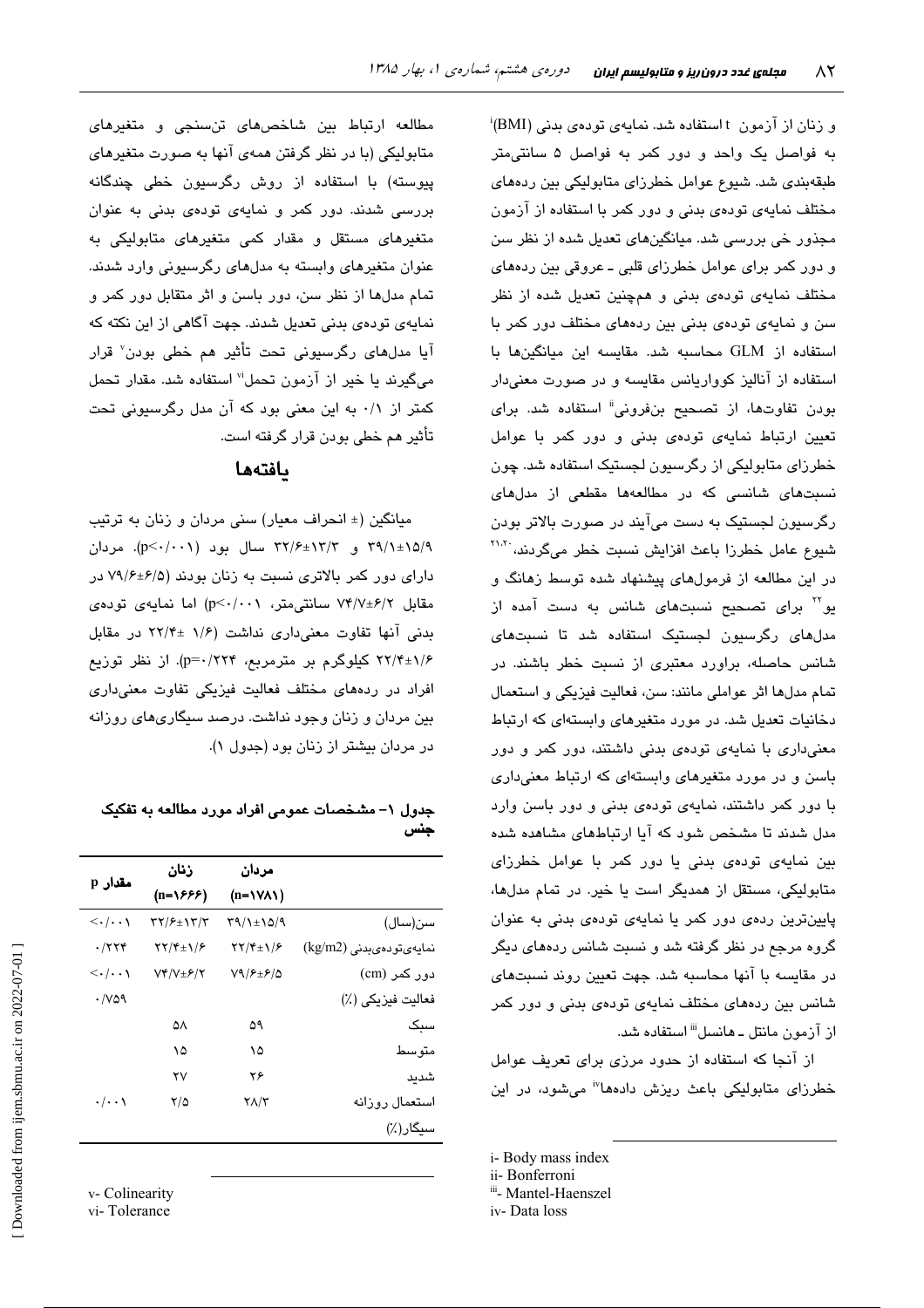محل قرار گرفتن جدول ۲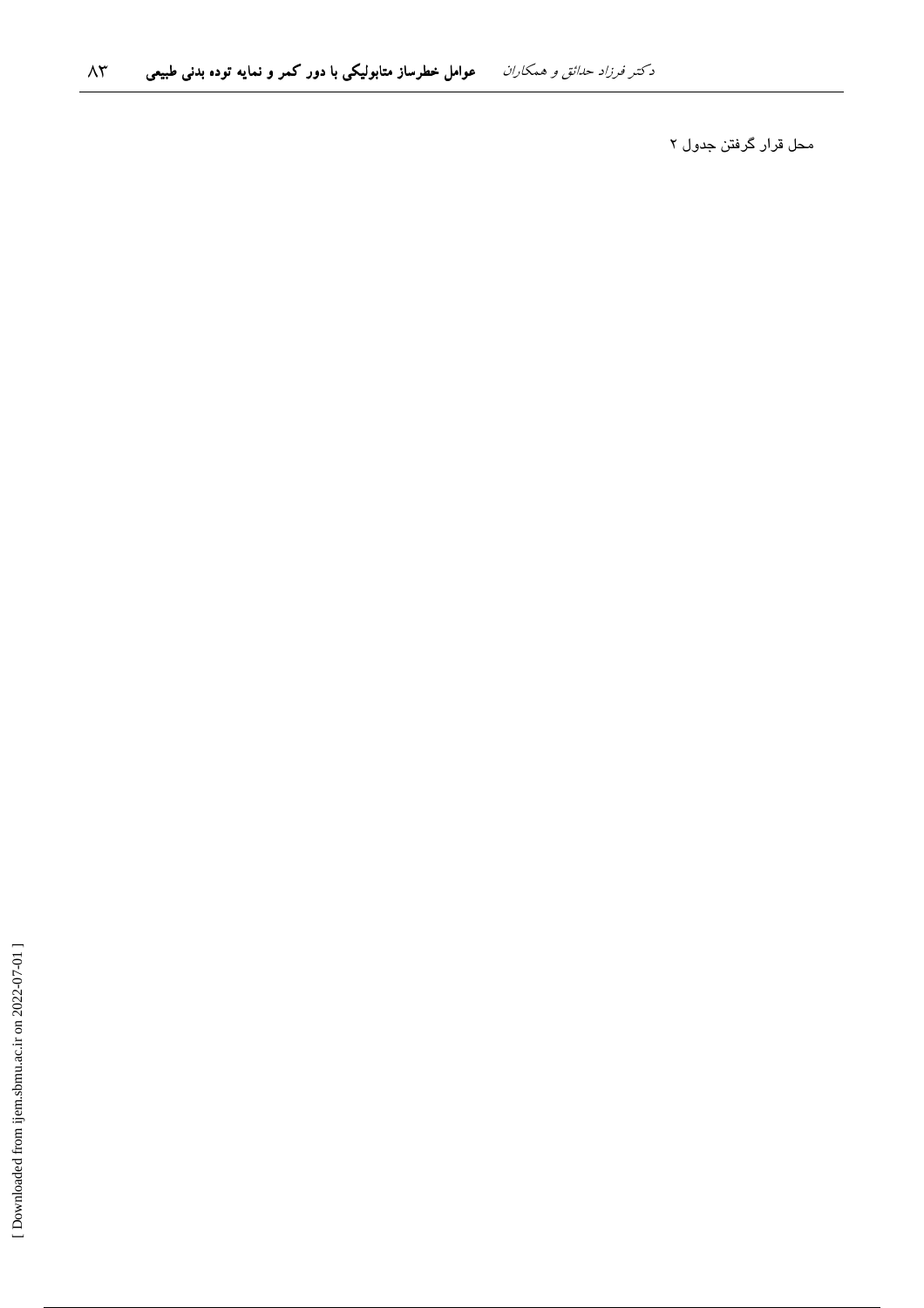

نمودار ۱– نسبتهای شانس تعدیل شده و ۹۵٪ فاصله اطمینان آن برای عوامل خطرساز متابولیکی در ردههای مختلف نمایهی تودهي بدني. نسبتهاي شانس براي الف– پرفشاري خون؛ ب– ديسليپيدمي؛ ج– حداقل دو عامل خطرساز در مردان؛ و د– .<br>پرفشاری خون هـــ دیسالیپیدمی؛ و– حداقل دو عامل خطرساز در زنان. ردههای نمایهی تودهی بدنی به ترتیب از پایین ترین رده تا<br>بالاترین رده: ۲۰>–۱۹، ۲۱>–۲۰، ۲۲>–۲۰، ۲۳>–۲۲، ۲۴>–۲۳ و ۲۵>–۲۴ کیلوگرم بر متر مربع. پرفشاری خون به صور با سور سر بربان پوستولیک Minig در ایستولیک mmHgکا دیاستولیک A۰mmHgکا مصدف داروی پایین آورندهی فشارخون تعریف شد<br>فشارخون سیستولیک TC ≥۲۴۰mg/dL یا LDL ≥۱۶۰mg/dL یا HDL <۲۵mg/dL یا HDL <۲۵mg/dL یا Comg/dL یا HDL <۲۵mg/dL یا دیس لیپیدمی و دیابت) تعریف شد. پس از تعدیل اثر عوامل مخدوش کننده، روند افزایشی معنیداری در شانس ابتلا به عوامل خطرساز متابولیکی در بین ردههای نمایهی تودهی بدنی مشاهده شد.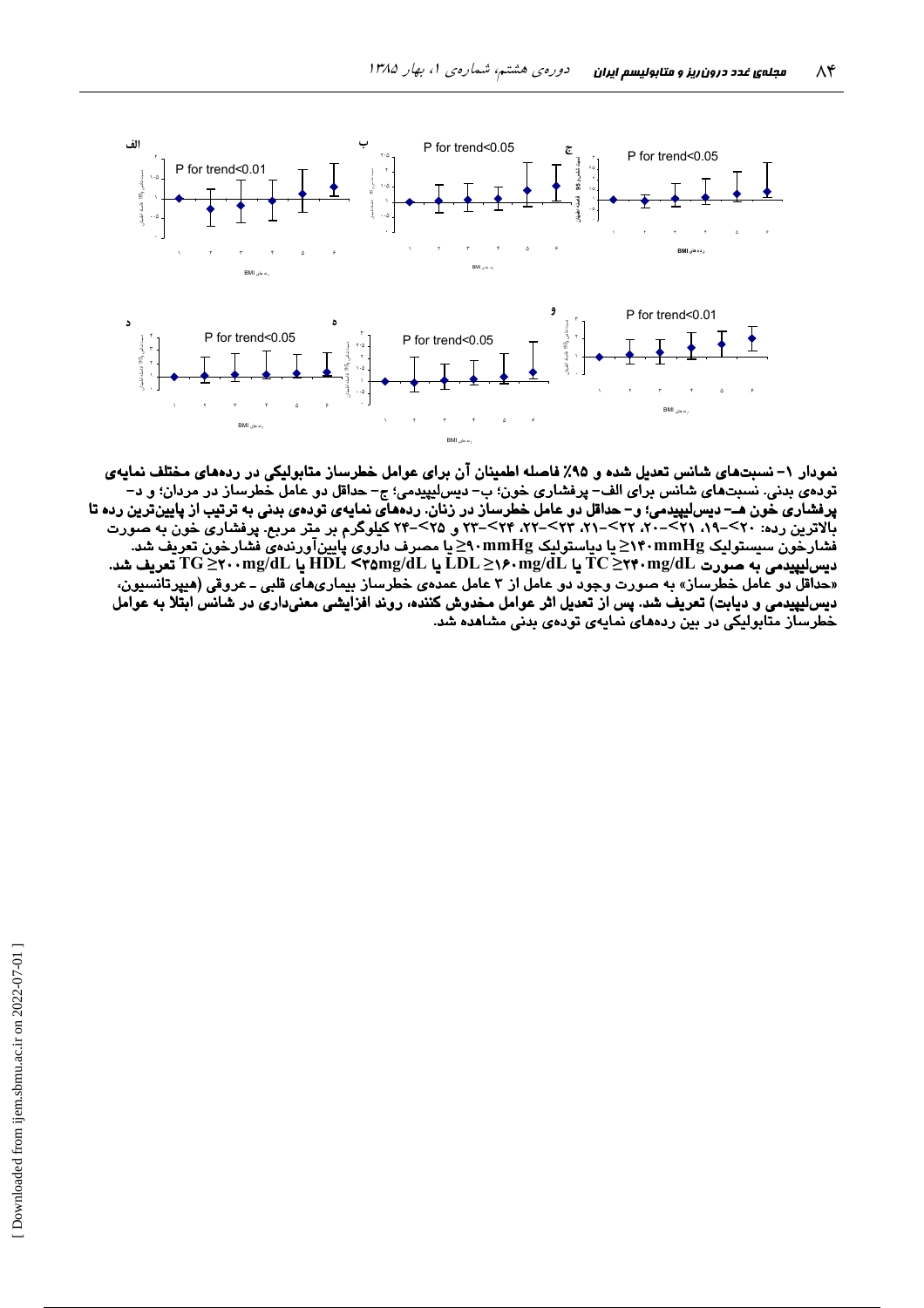

نمودار ۲– نسبتهای شانس تعدیل شده و ۹۵٪ فاصله اطمینان آن برای عوامل خطرساز متابولیکی دَر ردههای مختلف دور کمر. نسبتهای شانس برای الف– پرفشاری خون؛ ب– دیسلیپیدمی؛ ج– حداقل دو عامل خطرساز در مردان؛ و د– پرفشاری خون؛ هــّ– دیس لیپیدمی؛ و – حداقل دو عامل خطرساز در زنان. ردههای دور کمر به ترتیب از پایین ترین رده تا بالاترین رده در مردان: ۷۰>–<br>۶۲، ۲۵–۷۰، ۸۰–۷۵، ۸۵–۸۰، ۹۸–۸۵، ۵۸–۸۵، ۵۸–۹۰، ۶۱۲–۹۵، و در زنان ۶۵–۶۰، ۷۰–۶۵، ۶۵–۷۰، ۲۰–۸۰، ۲۸–۷۵، ۲۵ ۸۸>–۸۵ سانتیمتر. پرفشاری خون به صورت فشارخون سیستولیک M۰mmHg≤یا دیاستولیک M۰mmHg≤یا مصرف داروی پایین آورنده فشارخون تعریف شد. دیس لیپیدمی به صورت TC >۲۴۰mg/dL یا HDL <۳۵mg/dL یا HDL <۳۵mg/dL یا HDL +۲۵mg/dL تعریف شد. «حداقل دو عامل خطرساز» به صورت وجود دو عامل از ۳ عامل عمده خطرساز بیماریهای قلبی ـ T $\rm G$ خرب تابی ـ ـ T $\rm G$ عروقی (هیپرتانسیون، دیسلیپیدمی و دیابت) تعریف شد. پس از تعدیل اثر عوامل مخدوش کننده، روند افزایشی معنیداری در شانس ابتلا به عوامل خطرساز متابولیکی در بین ردههای دور کمر مشاهده شد.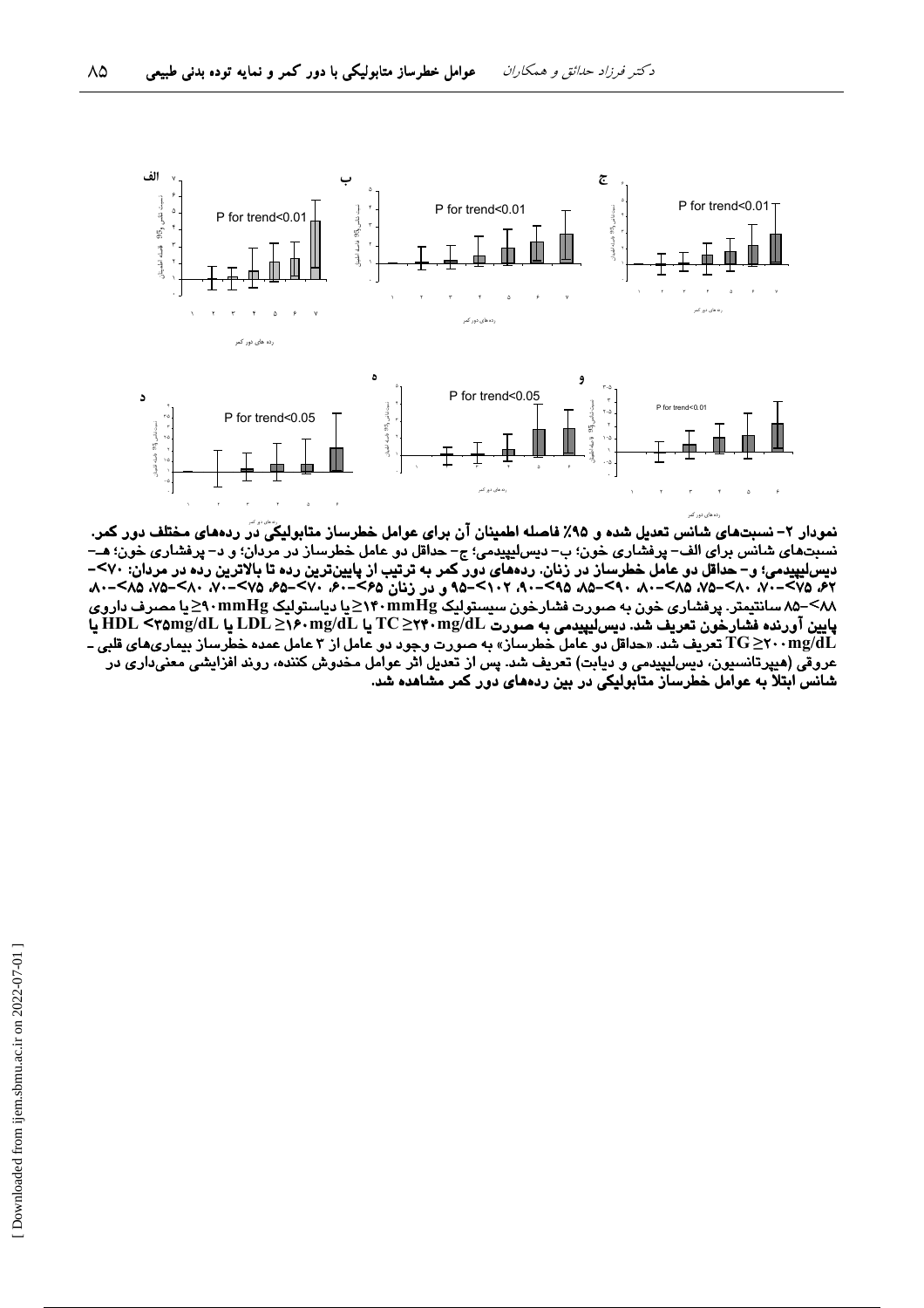شیوع کلی پرفشاری خون، دیابت و دیسلیپیدمی در این جامعه به ترتیب ١٠٪ (١٢٪ در مردان و ٨٪ در زنان، p<٠/٠٥)، ۴٪ (۵٪ در مردان و ۳٪ در زنان، ۵٪/۰/ p>۰) و ۳۴٪ (۴۳٪ در مردان و ۲۵٪ در زنان، p<۰/۰۱) بود. به طور کلی ۳۹٪ از کل افراد (۵۰٪ مردان و ۲۸٪ زنان) دارای حداقل یک عامل خطرساز و ٧٪ (٨٪ در مردان و ۶٪ در زنان) دارای حداقل دو عامل خطرساز بیماریهای قلبی ـ عروقی بودند. شیوع عوامل خطرزا در بین ردههای مختلف نمایهی تودهی بدنی و دور کمر به تفکیک جنس در جدول ۲ آمده است. دیس لیپیدمی و حداقل یک عامل خطرزا شایعترین عوامل خطرزا در هر دو جنس بودند. شیوع تمام عوامل خطرزای متابولیکی با افزایش نمایهی تودهی بدنی در هر دو جنس افزایش داشت؛ به طوریکه افرادی که در بالاترین ردهی نمایهی تودهی بدنی قرار داشتند، بیشترین میزان شیوع عوامل خطرزای متابولیکی را دارا بودند. این امر در مورد دور کمر نیز صادق بود؛ افرادی که در بالاترین ردهی دور کمر قرار

داشتند از بیشترین میزان شیوع عوامل خطرزای متابولیکی برخوردار بودند.

ارزیابی میانگینهای تعدیل شدهی عوامل خطرزای متابولیکی بین ردههای مختلف نمایهی تودهی بدنی و دور کمر نشان داد افرادی در بالاترین ردهی دور کمر یا نمایهی تودەی بدنی قرار دارند دارای سطح بالای تریگلیسیرید سرمی، کلسترول تام، LDL کلسترول، قند خون ناشتا و ۲ ساعته، فشار خون سیستولیک و دیاستولیک و سطح پایین HDL در مقایسه با افراد پایینترین ردهی نمایهی تودهی بدنی میباشند (دادهها نشان داده نشده).

نسبتهای شانس تعدیل شده برای عوامل خطرزای متابولیکی در ردههای مختلف نمایهی تودهی بدنی در نمودار ١ نشان داده شده است. پس از تعدیل اثر عوامل مخدوش کننده، روند افزایشی معنیداری در شانس ابتلا به پرفشاری خون (مقدار p برای روند در مردان ۰/۰۱> و در زنان ۰/۰۵)،

| درصد واريانس توجيه شده (٪) | دور کمر                                                       | نمایەی تودەی بدنی                                                         | متغيرها                     |
|----------------------------|---------------------------------------------------------------|---------------------------------------------------------------------------|-----------------------------|
|                            |                                                               |                                                                           | مردان                       |
| 19/V                       | $\cdot$ /9 $\cdot$ $\Delta \pm \cdot$ /۲۳ $\Delta^{\ddagger}$ | $\Upsilon/9$ ۶±۰/ $\Lambda$ ۱۲ <sup>†‡</sup>                              | كلسترول تام سرم (mg/dL)     |
| $\lambda/\gamma$           | $-\cdot/\lambda V \pm \cdot/\cdot \Delta Q^{\frac{1}{4}}$     | $-\cdot$ /۴۲۱ $\pm \cdot$ /۲۰۴ $\ddagger$                                 | HDL- کلسترول سرم (mg/dL)    |
| $\frac{8}{4}$              | $\cdot$ /۲۳۵ $\pm$ $\cdot$ /۲۰۶                               | $\Upsilon/\Upsilon$ = $\Upsilon$ $\Upsilon$ + $\Lambda^{\ddagger}$        | LDL- كلسترول سرم (mg/dL)    |
| $\frac{1}{\Lambda}$        | $Y/\Lambda$ 9 $\pm$ $\cdot$ /0 $\Lambda$ $Y^{\ddagger}$       | $P/P(\Lambda_{\pm})/94^{\frac{1}{4}}$                                     | سطح تری گلیسرید سرم (mg/dL) |
| 9/5                        | $\cdot$ /081± $\cdot$ /184 $\ddagger$                         | $\cdot$ /۲۰۷± $\cdot$ /۵۶۵                                                | قند خون ناشتا (mg/dL)       |
| $\frac{1}{4}$              | $\frac{1}{\sqrt{1+\cdot}}$                                    | $1/210 \pm 1/19$                                                          | قند خون دو ساعته (mg/dL)    |
| $\frac{1}{\sqrt{2}}$       | $\cdot$ / $\cdot$ $\forall$ V $\pm$ $\cdot$ / $\cdot$ 9)      | $.79AY_{\pm}.7YY^{\ddagger}$                                              | فشار خون سيستوليک (mmHg)    |
| $\tau v/\cdot$             | $\cdot/\gamma$ ۳۶ $\pm$ $\cdot/\cdot$ ۶ $\gamma^{\ddagger}$   | $\cdot$ / $995\pm\cdot$ / $511\frac{1}{2}$                                | فشار خون دياستوليک (mmHg)   |
|                            |                                                               |                                                                           | زنان                        |
| Y9/Y                       | $\cdot$ /٣٣٣ $\pm$ $\cdot$ /١٧٨                               | $Y/\lambda + \frac{1}{2}VY\lambda^{\frac{1}{4}}$                          | كلسترول تام سرم (mg/dL)     |
| $\frac{1}{\epsilon}$       | $-1755 + 1.00^{\frac{1}{4}}$                                  | $-\cdot/771\pm\cdot/779$                                                  | HDL- کلسترول سرم (mg/dL)    |
| YY/A                       | $\cdot$ /٢۶۶ + $\cdot$ /١۵٨                                   | $Y/\Delta$ 1± $\cdot$ / $2\Delta\Lambda^{\ddagger}$                       | LDL– کلسترول سرم (mg/dL)    |
| $10/\tau$                  | $\sqrt{5 \cdot 1} \cdot \sqrt{777^2}$                         | $\mathbf{Y}/\mathbf{Y}\cdot\pm\mathbf{1}/\mathbf{Y}\mathbf{V}^{\ddagger}$ | سطح ترى گليسريد سرم (mg/dL) |
| $\frac{5}{7}$              | $.7999 \pm .7177^*$                                           | $\cdot/\Lambda$ ۶۶ $\pm$ $\cdot/\Delta$ $\cdot \Lambda^{\ddagger}$        | قند خون ناشتا (mg/dL)       |
| $\sqrt{2}$ .               | $\cdot$ / $\wedge$ ۲۴ $\pm$ $\cdot$ /۱۹۶ $\overline{f}$       | $\cdot/\cdot$ 97± $\cdot/\Lambda\cdot$ ۶                                  | قند خون دو ساعته (mg/dL)    |
| $Yf/\mathcal{F}$           | $\cdot/\sqrt{2\cdot\pm\cdot/\cdot9\cdot^{\ddagger}}$          | $\cdot$ /٢۴۴ $\pm$ $\cdot$ /٢٧٣                                           | فشار خون سيستوليک (mmHg)    |
| $\tau\tau/\Lambda$         | $\cdot/\cdot\varpi_{\pm}\cdot/\cdot$ ۴۴                       | $\cdot$ /٣٣٩ $\pm$ $\cdot$ / 1 $\wedge$ ٣                                 | فشار خون دياستوليک (mmHg)   |

جدول ۳– ارتباط مستقل دور کمر و نمایهی تودهی بدنی با عوامل خطرساز متابولیکی در افراد با نمایهی تودهی بدنی و دور کمر طبيعى

\* درصدی از واریانس که توسط سن، قد، نمایهی تودهی بدنی، دور کمر، و دور باسن توجیه میشود؛ # SEM±& ‡ این مقادیر در سطح ۰/۰۵<r معنی،دار هستند.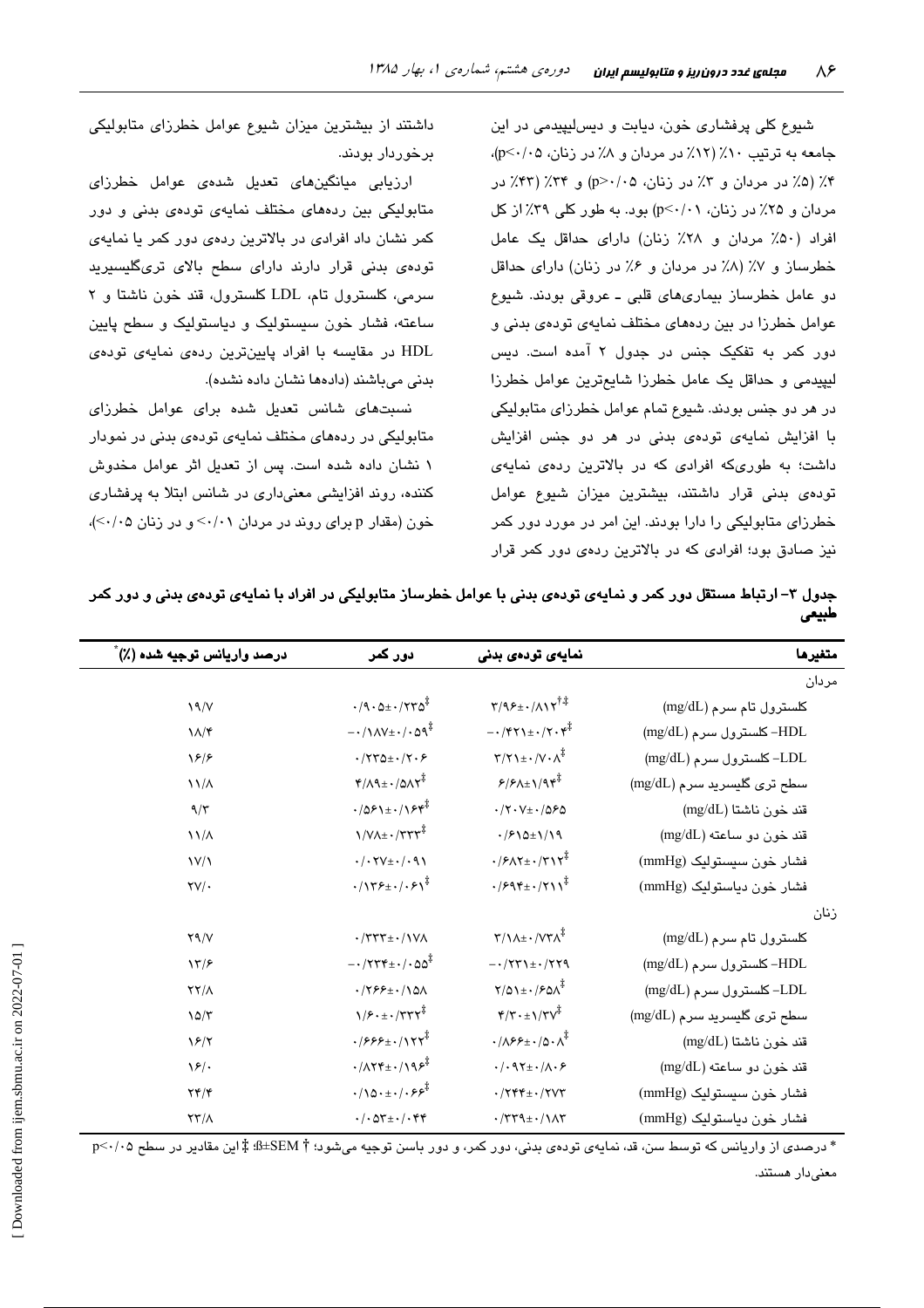دیس لیپیدمی (مقدار p برای روند در هر دو جنس ۰۵/۰/) و حداقل دو عامل خطرساز (مقدار p برای روند ۰/۰۵ در مردان و ۰/۰۱> در زنان) در ردههای نمایهی تودهی بدنی مشاهده شد. چنین روندهایی در صورت وجود دیابت و حداقل یک عامل خطرساز نیز معنیدار بود (دادهها نشان داده نشده). با وجود این روندهای معنیدار، فقط افرادی که  $(5.5 - 10^{-16})$ در بالاترین ردهی نمایهی تودهی بدنی ( $\sim 10^{-2}$  kg/m<sup>2</sup> قرار داشتند دارای شانس ابتلای بالاتر نسبت به پایینترین رده (12×/۲۰×>- ۱۹) بودند.

نسبت شانس تعدیل شده برای عوامل خطرزای متابولیکی در بین ردههای مختلف دور کمر در نمودار ۲ نشان داده شده است. روند افزایشی معنیداری در شانس ابتلا به پرفشاری خون (مقدار p برای روند ۰/۰۱> در مردان و ۰/۰۵> در زنان)، دیس لیپیدمی (مقدار p برای روند ۰/۰۱> در مردان و ٠/٠٥> در زنان) و حداقل دو عامل خطرساز (مقدار p برای روند ۰/۰۱> در هر دو جنس) در ردههای مختلف دور کمر دیده شد. با وجود این روندهای معنیدار، فقط افرادی که در بالاترین ردهی دور کمر قرار داشتند دارای شانس ابتلای بالاتر نسبت به پایینترین رده بودند؛ هرچند مردانی که دور کمر آن cm؟>-٩٠ بود نیز شانس بالاتری جهت ابتلا به پرفشاری خون و دیس لیپیدمی، نسبت به پایینترین رده داشتند.

یافتههای مربوط به وارد کردن همزمان نمایهی تودهی بدنی و دور کمر در مدل رگرسیون خطی چندگانه برای پیشگویی عوامل خطرزای متابولیکی در جدول ۳ آمده است. هم دور کمر و هم نمایهی تودهی بدنی ارتباط مستقلی با عوامل خطرزای مختلف متابولیکی داشتند. این ارتباطها در مورد تمام عوامل خطرزا مثبت و در مورد HDL منفی بود. هیچکدام از مدلهای رگرسیونی تحت تأثیر هم خطی بودن قرار نگرفته بودند.

#### ىحٹ

مردان و زنانی که در ردههای بالای نمایهی تودهی بدنی و دور کمر طبیعی قرار داشتند، نسبت به گروهی که در ردههای پایین نمایهی تودهی بدنی (۱۹ تا ۲۰ کیلوگرم بر متر مربع۹ و دور کمر (۶۲ تا ۷۰ سانتی متر برای مردان و ۶۰ تا ۶۵ سانتی متر برای زنان) قرار داشتند، احتمال بالاتری برای داشتن پرفشاری خون، دیسلیپیدمی و وجود حداقل دو عامل

خطرزای بیماریهای قلبی ـ عروقی داشتند. این نتایج با یافتههای گزارش شده از چین، هند، ژاپن، کره، مالزی و اندونزی همخوانی دارد، در این گزارشها میزان بروز دیابت، پرفشاری خون و بیماریهای کرونری قلب در مقادیری از نمایهی تودهی بدنی و دور کمر که به وسیله سازمان جهانی بهداشت، طبیعی تلقی شده است، افزایش نشان می دهد.<sup>۲۵–۲۲</sup> در مطالعهی حاضر میزان پرفشاری خون، دیابت و ديس ليپيدمي در جمعيت مورد مطالعه به ترتيب ٠١٪، ۴٪ و ۳۴٪ يون.

رادرمن و همکاران، ٔ٬ گروهی از افراد را با وزن طبیعی که از نظر متابولیک چاق MONW میباشند را تعریف نمودند. این افراد ممکن است به عنوان گروهی تعریف شدند که دارای مقاومت به انسولین بوده، مستعد بروز بیماری ديابت، افزايش ترىگليسريد پلاسما، افزايش فشارخون و بروز بیماریهای کرونری زودرس هستند. این بیماران ممکن است دارای مقادیری از نمایهی تودهی بدنی باشند که در طیف بالای حد طبیعی قرار میگیرد. همچنین این افراد ممکن است دارای مقادیر بالاتری از چربی بدن یا چاقی شکمی در طیف طبیعی نمایهی تودهی بدنی باشند.

مطالعهها اندکی به بررسی عوامل خطرزای بیماریهای قلبی ــ عروقی در افراد با وزن طبیعی پرداختهاند.<sup>۲۹-۲۷</sup> دوراک و همکاران با بررسی تفاوتهای زنان MONW و زنان با وزن طبیعی که دارای فراسنجهای متابولیکی طبیعی نیز بودند دریافتند که با وجود یکسان بودن سن، نمایهی تودهی بدنی و توده فعال بدنی" در این دو گروه، زنان MONW دارای چربی توتال، چربی احشایی بالاتر و هزینهی انرژی کمتر برای فعالیت فیزیکی در مقایسه با گروه دیگر بودند.'' چنین نکتهای شاید در مردان و زنان ایرانی نیز صادق باشد چرا که در جامعهی مذکور نیز با وجود قرار داشتن نمایهی تودهی بدنی در حالت طبیعی باز هم خطر ابتلا به بیماریهای قلبی ـ عروقی بالا است. نشان داده شده است که افزایش چاقی در دورانهای بعدی زندگی نسبت به سنین جوانی می تواند با افزایش خطر بیماری های قلبی - عروقی همراه باشد.<sup>۲۲٬۳۲</sup> یافتههای حاصل از مطالعهی سلامت پرستاران نیز نشان داد که افزایش وزن بیش از ۱۰ کیلوگرم از سن ١٨ سالگی به بعد میتواند مرگ و مير ناشی از

i- Metabolically Obese Normal Weight

ii- Fat Free Mass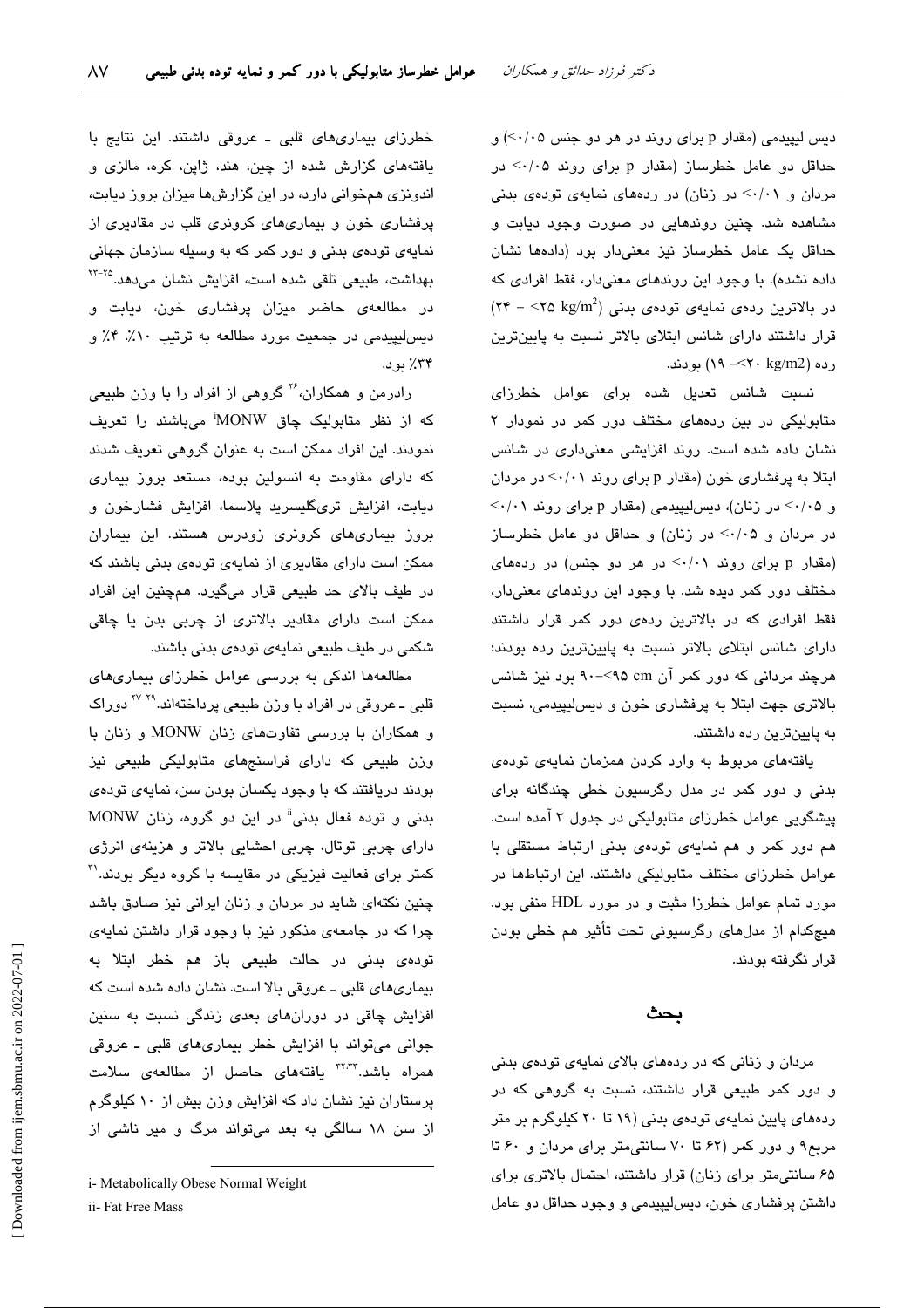بیماریهای قلبی ـ عروقی را پیشگویی کند؛ هر چند که چنین افرادی هنوز در دامنهی طبیعی نمایهی تودهی بدنی قرار دارند.<sup>۲۴</sup> ایتو و همکاران<sup>۲۷</sup> در یک مطالعه بر روی ۱۰۰۶ ژاپنی با نمایهی تودهی بدنی ۲۰ تا kg/m2 ۲۳/۵ در سنین ۲۱ تا ۶۹ سال نشان دادند که در مردان میزان خطر برای داشتن سطوح بالای LDL کلسترول و دیس لیپیدمی و در زنان میزان خطر برای داشتن سطوح بالای تریگلیسرید در گروهی که در یک سوم بالای دور کمر قرار داشتند (این مقادیر در سطوح طبیعی دور کمر بر اساس تعریف سازمان جهانی بهداشت بود) نسبت به گروهی که در یک سوم پایین قرار گرفته بودند، به میزان قابل ملاحظهای بالاتر بوده است. در این مطالعه تجمع بیش از حد تودهی چربی، به خصوص در مناطق فوقانی بدن با بروز دیسلیپیدمی در افراد با وزن طبیعی مرتبط بود. تاناکا و همکاران<sup>۲۸</sup> شیوع بالاتری از عوامل خطرزا را در افراد با نمایهی تودهی بدنی طبیعی که در چارک فوقانی تودهی چربی قرار داشتند، گزارش نمودند. آنها همچنین نشان دادند که میزان خطر برای کسب حداقل یک عامل خطرزای بیماریهای قلبی ـ عروقی (افزایش فشارخون، ديس ليپيدمى يا قند ناشتاى مختل) در مردان به شکل خطر با افزایش تودهی چربی افزایش نشان میدهد، در حالی که در زنان چنین ارتباطی کمتر دیده میشود.<sup>۲۸</sup> به هر حال بیشتر مطالعهها گزارش شده از آسیا همسو با یافتههای این مطالعه، نشان میدهند که خطر ابتلا به بیماریهای قلبی ـ عروقی در این جوامع در حدود مرزی پايينتر شاخصهای تنسنجی افزايش میپابند.

در این مطالعه، دور کمر به عنوان شاخصی از تودهی چربی بدن، ارتباط واضح تری با پرفشاری خون و دیس لیپیدمی در مردان نسبت به زنان داشت. این یافته در توافق با یافتههای سایر پژوهشگران است که پیشنهاد میکنند شاخصهای توزیع چربی در بدن مانند دور کمر و نسبت دور کمر به باسن، ارتباط قویتری با سطح لیپیدهای سرم در مردان نسبت به زنان دارند.<sup>۲۸،۳۵</sup> شاید این امر به دلیل اثر محافظتی استروژن بر عوامل خطرزای بیماریهای قلبی ـ عروقی باشد.<sup>۳۶</sup>

در بررسی یافتههای این مطالعه باید به محدودیتهای موجود توجه نمود. نخست آنکه محل اندازهگیری دور کمر در این مطالعه جایی بوده است که باریکترین منطقهی دور كمر را به خود اختصاص داده است. اين موضوع ممكن است سبب ارایهی نتایج دور کمر با پایینترین نسبت به سایر

نواحی که در اندازهگیری دور کمر به شکل م<mark>تعا</mark>رف مورد ارزیابی قرار میگیرد، گردد. همچنین محدودیت اصلی این مطالعه استفاده از اطلاعات مقطعی<sup>:</sup> برای تعیین ارتباط شاخصهای انتروپومتریک و عوامل خطرزای مرتبط با چاقی بوده است. به علاوه، در این مطالعه میزان تودهی چربی بدن اندازهگیری نشده است. مطالعهها پیشین نشان دادهاند که تودهی چربی بدن، حتی در افراد با وزن طبیعی، با عوامل خطرزای بیماریهای قلبی ـ عروقی مرتبط است. ب از سوی دیگر، عوامل خطرزای بیماریهای قلبی ـ عروقی با یکدیگر مرتبط میباشند و این موضوع ممکن است ارتباط بین تودهی چربی بدن و این عوامل خطرزا را پیچیده سازد، به طوری که داشتن به عنوان مثال سه عامل خطرزا، شانس بالاتری را حتی در نمایهی تودهی بدنی و دور کمر طبیعی برای ابتلا به بیماریهای قلبی ـ عروقی ایجاد میکند و شاید این امر تنها به شاخصهای تنسنجی مربوط نباشد.

اما مطالعهی حاضر دارای نقاط قوتی نیز میباشد. از آن جایی که جمعیت مورد مطالعه معرف ساکنان شهر تهران است، سطوحی از نمایهی تودهی بدنی و دور کمر در این مطالعه تعیین شد که در مقادیر بالاتر از آن شانس کسب عوامل خطرزای بیماریهای قلبی ـ عروقی افزایش مییابد. این موضوع سبب افزایش ارزش یافتههای این مطالعه شده است. همچنین تعداد بیشتری از عوامل خطرزای بیماریهای قلبی ـ عروقی، به خصوص ترکیب این عوامل خطرزا مورد ارزیابی قرار گرفته است. این موضوع امروزه مورد تأیید است که با افزایش تعداد عوامل خطرزا، شانس بروز مشکلات قلبی ـ عروقی افزایش میپابد، به شکلی که حتی افزایش خفیف چندین عامل خطرزا ممکن است ریسک بالاتری را نسبت به افزایش قابل ملاحظهی تنها یک عامل خطرزا  $^{\sf rv}$ داشته ىاشد.

با در نظر گرفتن محدودیتهای بیان شده، میتوان به این نتیجه رسید که سطوح پیشنهاد شدهی سازمان جهانی بهداشت برای نمایهی تودهی بدنی و دورکمر، برای جمعیت شهرنشین تهرانی مناسب نیست. بنا بر این مطالعهها بیشتری در خصوص تعیین سطوح مناسب نمایهی تودهی بدنی و دور کمر در جمعیت تهرانی مورد نیاز خواهد بود. همچنین در کل کشور برای تعیین دقیق سطوح نمایهی تودهی بدنی و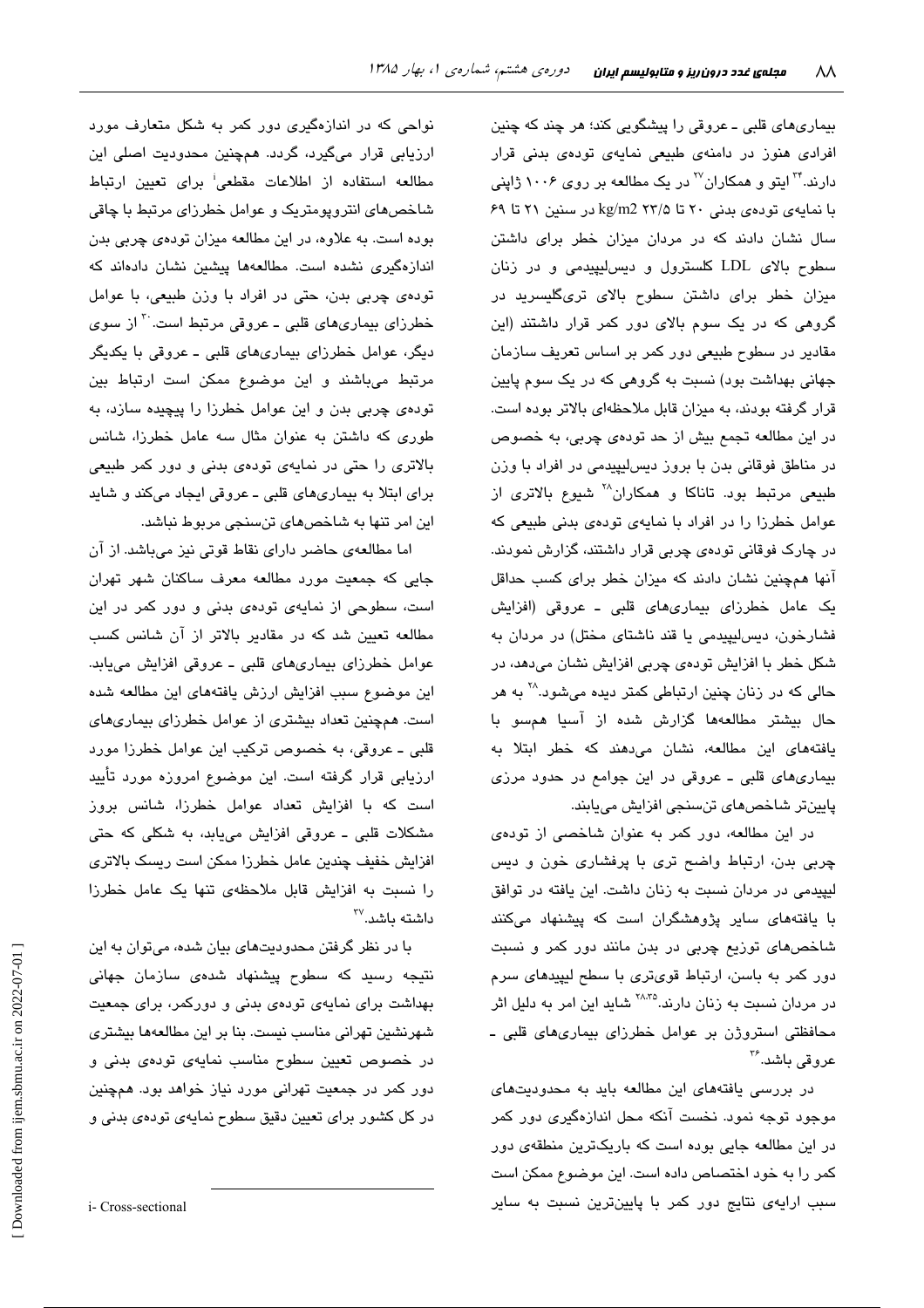توجه به افزایش خطر چاقی به عنوان یک ایبدمی رو به رشد و حضور شواهد موجود در خصوص افزایش عوامل خطرساز قلبی ــ عروقی در سطوح پایین نمایهی تودهی بدنی و دور کمر لازم است تدابیر مناسب در جهت پیشگیری و درمان افزایش وزن در میان گروههای جمعیتی، هر چه سريمتر انجام گيرد. دور کمر (بر اساس عوامل خطرساز قلبی ـ عروقی) باید مطالعههای مشابهی صورت گیرد.

در نهایت احتمال داده می شود که سطوح مناسب نمایهی تودهی بدنی و دور کمر پایینتر از مقادیر توصیه شدهی كنونى باشد. البته حدود مرزى دقيق اين نمايهها بايد از اطلاعات حاصل از مطالعهها آیندهنگر در خصوص ارتباط بین این شاخصها و مرگ و میر افراد به دست آید. اما با

#### **References**

- Sarraf-Zadegan N. Saved-Tabatabaei FA. Bashardoost  $1 -$ N, Maleki A, Totonchi M, Habibi HR, et al. The prevalence of coronary artery disease in an urban population in Isfahan, Iran. Acta Cardiol 1999; 54: 257-63
- $2^{\circ}$ Azizi F, Esmaillzadeh A, Mirmiran P. Obesity and cardiovascular risk factors in Tehran adults: a population-based study. East Mediterr Health J 2004; 10: 887-97.
- Stevens J, Cai J, Pamuk ER, Williamson DF, Thun MJ,  $3<sub>1</sub>$ Wood JL. The effect of age on the association between body-mass index and mortality. N Engl J Med 1998;  $338 \cdot 1 - 7$
- Wei M, Gaskill SP, Haffner SM, Stern MP. Waist  $\overline{4}$ circumference as the best predictor of noninsulin dependent diabetes mellitus (NIDDM) compared to body mass index, waist/hip ratio and other anthropometric measurements in Mexican Americans-a 7-year prospective study. Obes Res 1997; 5: 16-23.
- Pi-Sunver FX. Obesity: criteria and classification. Proc  $\overline{5}$ Nutr Soc 2000; 59: 505-9.
- DiPietro L, Katz LD, Nadel ER. Excess abdominal 6. adiposity remains correlated with altered lipid concentrations in healthy older women. Int J Obes Relat Metab Disord 1999; 23: 432-6.
- Dobbelsteyn CJ, Joffres MR, MacLean DR, Flowerdew  $7<sup>7</sup>$ G. A comparative evaluation of waist circumference, waist-to-hip ratio and body mass index as indicators of cardiovascular risk factors. The Canadian Heart Health Surveys. Int J Obes Relat Metab Disord 2001; 25:652-61
- $\mathbf{R}$ Pouliot MC, Despres JP, Lemieux S, Moorjani S, Bouchard C, Tremblay A, et al. Waist circumference and abdominal sagittal diameter: best simple anthropometric indexes of abdominal visceral adipose tissue accumulation and related cardiovascular risk in men and women. Am J Cardiol 1994; 73: 460-8.
- $\mathbf{Q}$ World Health Organization. Obesity: preventing and managing the global epidemic. Report of a WHO consultation. World Health Organ Tech Rep Ser. 2000; 894: 1-253.
- 10. Misra A. Redefining obesity in Asians: more definitive action is required from the WHO. Natl Med J India  $2004:17:1-4$ .
- 11. Mirmiran P, Esmaillzadeh A, Azizi F. Detection of cardiovascular risk factors by anthropometric measures in Tehranian adults: receiver operating characteristic (ROC) curve analysis. Eur J Clin Nutr 2004; 58: 1110- $\mathbf{R}$
- 12. Azizi F, Rahmani M, Emami H, Madjid M. Tehran Lipid and Glucose Study: rationale and design. CVD Prev 2000; 3: 242-7.
- 13. Wang J, Thornton JC, Bari S, Williamson B, Gallagher D, Heymsfield SB, et al. Comparisons of waist circumferences measured at 4 sites. Am J Clin Nutr 2003: 77: 379-84.
- 14. Mirmiran P, Mohammadi F, Allahverdian S, Azizi F. Estimation of energy requirements for adults: Tehran lipid and glucose study. Int J Vitam Nutr Res 2003; 73: 193-200.
- 15. Azizi F, Rahmani M, Madjid M, Allahverdian S, Ghanbili J. Ghanbarian A, et al. Serum lipid levels in an Iranian population of children and adolescents: Tehran Lipid and Glucose Study. Eur J Epidemiol 2003; 18: 311-9.
- 16. Azizi F, Ghanbarian A, Madjid M, Rahmani M. Distribution of blood pressure and prevalence of hypertension in Tehran adult population: Tehran Lipid and Glucose Study (TLGS), 1999-2000. J Hum Hypertens 2002; 16: 305-12.
- 17. National Cholesterol Education Program (NCEP) Expert Panel on Detection, Evaluation, and Treatment of High Blood Cholesterol in Adults (Adult Treatment Panel III). Third Report of the National Cholesterol Education Program (NCEP) Expert Panel on Detection, Evaluation, and Treatment of High Blood Cholesterol in Adults (Adult Treatment Panel III) final report. Circulation 2002; 106: 3143-421.
- 18. Joint National Committee on Prevention, Detection, Evaluation and Treatment of High Blood Pressure. Sixth report of the Joint National Committee on prevention, detection, evaluation and treatment of high blood pressure. Arch Intern Med 1997; 157: 2413-46.
- 19. Expert Committee on the Diagnosis and Classification of Diabetes Mellitus. Report of the expert committee on the diagnosis and classification of diabetes mellitus. Diabetes Care 2003; 26:S5-20.
- 20. Greenland S. Interpretation and choice of effect measures in epidemiologic surveys. Am J Epidemiol 1987; 125: 761-8.
- 21. Lee J, Chia KS. Estimation of prevalence rate ratios for cross sectional data: an example in occupational epidemiology. Br J Ind Med. 1993; 50: 861-2.
- 22. Zhang J, Yu KF. What's the relative risk? A method of correcting the odds ratio in cohort studies of common outcomes. JAMA 1998; 280: 1690-1.
- 23. Deurenberg-Yap M, Chew SK, Deurenberg P. Elevated body fat percentage and cardiovascular risks at low body mass index levels among Singaporean Chinese, Malays and Indians. Obes Rev 2002;3:209-15.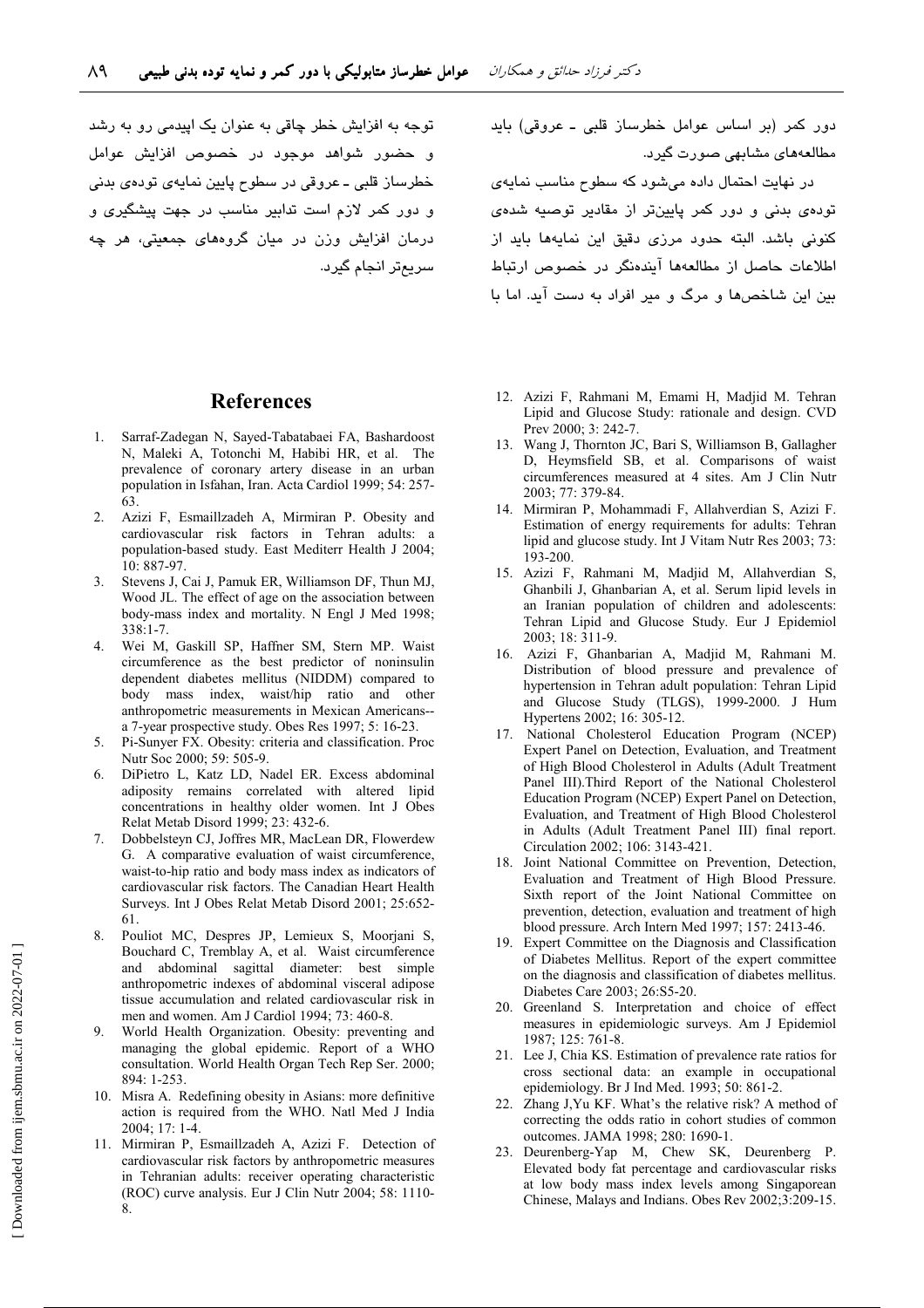- 24. Snehalatha C, Viswanathan V, Ramachandran A. Cutoff values for normal anthropometric variables in Asian Indian adults. Diabetes Care 2003; 26:1380-4.
- 25. Vikram NK, Pandey RM, Misra A, Sharma R, Devi JR, Khanna N. Non-obese (body mass index  $\leq$  25 kg/m2) Asian Indians with normal waist circumference have high cardiovascular risk. Nutrition 2003; 19: 503-9.
- 26. Ruderman NB, Schneider SH, Berchtold P. The "metabolically-obese," normal-weight individual. Am J Clin Nutr 1981; 34:1617-21.
- 27. Ito H, Nakasuga K, Ohshima A, Sakai Y, Maruyama T, Kaji Y, et al. Excess accumulation of body fat is related to dyslipidemia in normal-weight subjects. Int J Obes Relat Metab Disord 2004; 28: 242-7.
- 28. Tanaka S, Togashi K, Rankinen T, Perusse L, Leon AS, Rao DC, et al. Is adiposity at normal body weight relevant for cardiovascular disease risk? Int J Obes Relat Metab Disord 2002; 26: 176-83.
- 29. Pihl E, Jurimae T. Cardiovascular disease risk factors in males with normal body weight and high waist-tohip ratio. J Cardiovasc Risk 2001; 8: 299-305.
- 30. Goodpaster BH, Krishnaswami S, Harris TB, Katsiaras A, Kritchevsky SB, Simonsick EM, Nevitt M, Holvoet P, Newman AB. ty, regional body fat distribution, and the metabolic syndrome in older men and women. Arch Intern Med. 2005; 165: 777-83.
- 31. Dvorak RV, DeNino WF, Ades PA, Poehlman ET. Phenotypic characteristics associated with insulin

resistance in metabolically obese but normal-weight young women. Diabetes 1999; 48: 2210-4.

- 32. Chan JM, Rimm EB, Colditz GA, Stampfer MJ, Willett WC. Obesity, fat distribution, and weight gain as risk factors for clinical diabetes in men. Diabetes Care. 1994; 17: 961-9.
- 33. Willett WC, Manson JE, Stampfer MJ, Colditz GA, Rosner B, Speizer FE, et al. Weight, weight change, and coronary heart disease in women. Risk within the 'normal' weight range. JAMA 1995;  $273:461-5$ .
- 34. Manson JE, Willett WC, Stampfer MJ, Colditz GA, Hunter DJ, Hankinson SE, et al. N Engl J Med 1995; 333: 677-85.
- 35. Hsieh SD, Yoshinaga H, Muto T, Sakurai Y, Kosaka K. Health risks among Japanese men with moderate body mass index. Int J Obes Relat Metab Disord 2000; 24: 358-62
- 36. Gyllenborg J, Rasmussen SL, Borch-Johnsen K, Heitmann BL, Skakkebaek NE, Juul A. Cardiovascular risk factors in men: The role of gonadal steroids and sex hormone-binding globulin. Metabolism 2001; 50: 882-8
- 37. Criqui MH, Barrett-Connor E, Holdbrook MJ, Austin M, Turner JD. Clustering of cardiovascular disease risk factors. Prev Med 1980; 9: 525-33.